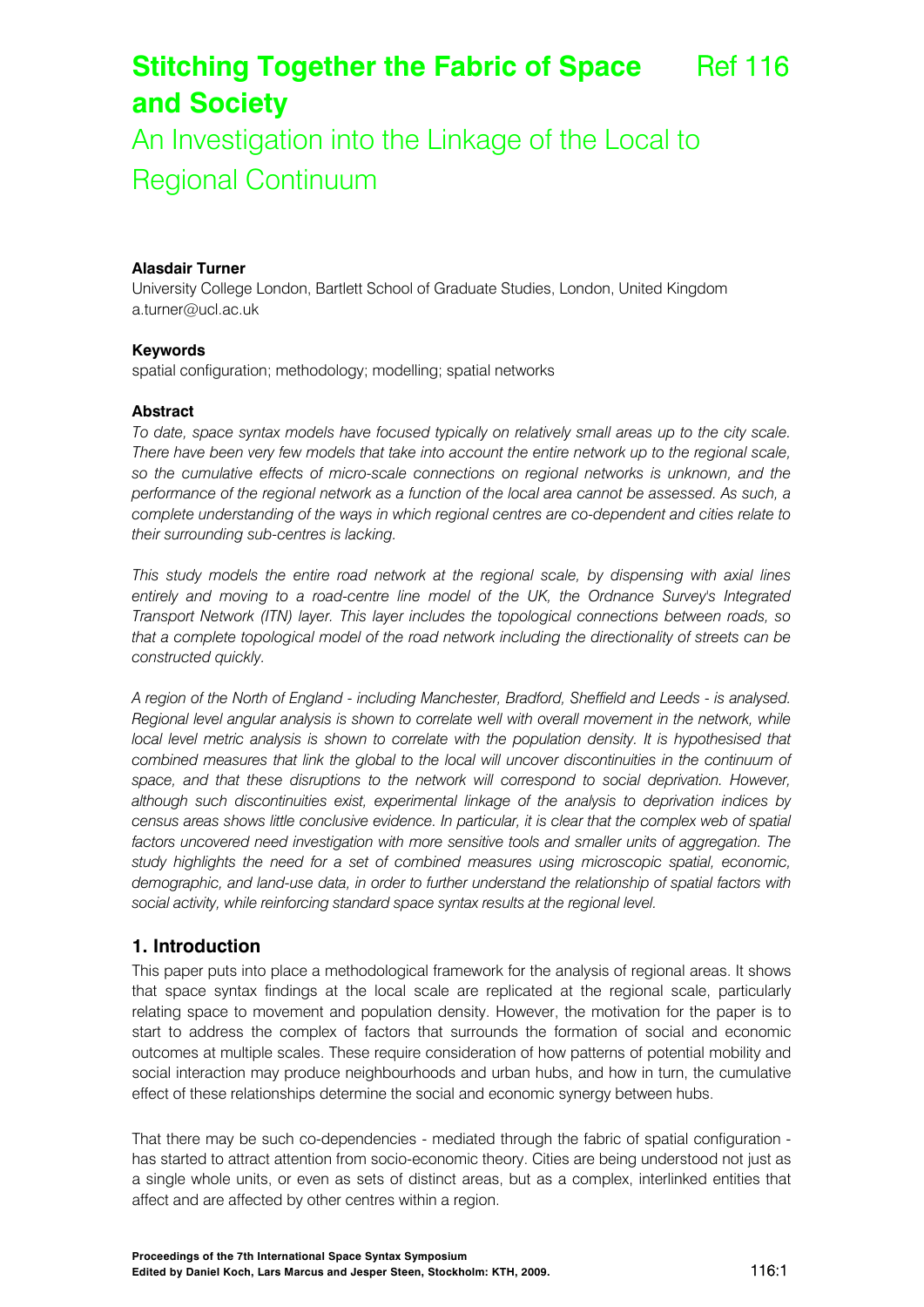Lucci and Hildreth (2008) suggest that synergy between cities arises as a function of the spatial contingencies of the cities, the strength of infrastructure links between them, and the ability to develop complementary industries around an urban hub. They take the example of the combination of London and Reading, which appear to reinforce each other positively, while Manchester and Burnley do not, despite being physically separated by about the same distance, and having similar relative sizes. An important factor they identify is that Reading lies within London's travel-to-work area, whereas Burnley is relatively insular. They show data for the number of in- and out-commuters for both pairs centres, which points to the fact that people do not travel from Manchester to Burnley. Reading is much better tied into the infrastructure of London than Burnley is to Manchester, and this might seem the dominant factor in the relationship. However, there are more complex issues presented by looking at other pairings, such as Brighton and London; these also reinforce despite similar commute times to Burnley-Manchester. So one is forced to ask: what is it about the relationship that leads to the disparity? Is it primarily a spatial difference, or an economic one?

There is good evidence that increased wealth is correlated to increased mobility in general, so a case could be made that the bigger economy of London simply stimulates increased mobility, and thus a synergistic relationship at a further distance can develop through a virtuous circle of wealth creation. However, Echenique (2007) argues the opposite is the case, that growth is a product of mobility. His contention is that it is unlikely that the wealthy would travel more simply for the sake of it; if people travel, then it is because they fulfil a demand by doing so. He suggests that travel increases efficiency and therefore stimulates growth, and therefore, because infrastructure mediates the patterns of interconnections between centres, it either promotes or inhibits mobility; so the quality of infrastructure has a bearing on wealth. It is a compelling argument, but is it possible to prove? In order to do so, the quality of infrastructure linkage and the associated wealth of areas need to be analysed. However, it is important to acknowledge the complexity of the situation, that a generic 'mobility' is in fact the product of movement in different modes, for different purposes and at different scales.

The situation is made more complex by the nature of the centres under consideration. How is it that there comes to be a patchwork of poor and rich areas across regions rather than a uniform distribution of wealth? Webster (2003) argues that the city itself comprises an interlinked network of neighbourhoods, which are subject to both organisational order, as individuals pool resources within them, and institutional order whereby bodies seek to control scarce resources and reduce the costs of conflict over resources. These neighbourhoods are linked into the spatial framework (subject to a spatial order), so that infrastructure becomes one of the resources to manage, but at the same time, the infrastructure influences the size of neighbourhoods, their relationships and the social and economic contracts that bind adjacent neighbourhoods together. Any question about an area therefore needs to assess the strength of the spatial linkage around it and through it, as well as the physical placement of services within it.

In this paper, we will attempt to formulate methods to combine these ideas of mobility and neighbourhood, and stitch them into a spatial fabric in which social and economic activity take place. The paper is structured with a short background to recent innovations in the measurement of configuration, and the analysis zone to be investigated. The methodology section covers both the construction of measures in a system of topologically linked continuous road-centre lines and how these measures can be related to areal units as well as gate counts. With the framework in place, the paper will work through from movement, road-typology, place to social linkage, at each stage introducing concepts that will be used in the next section.

# **2. Background**

The measures we shall apply are for the most part not novel. Instead, this study concentrates on how to combine existing measures of spatial configuration into a meaningful whole. The two major measures that will be used are segment-length weighted angular analysis (Turner 2007) and metric reach (Peponis et al. 2008). It will be shown that high radius angular analysis correlates with movement at the regional level, and that road typology also corresponds with this measure. It will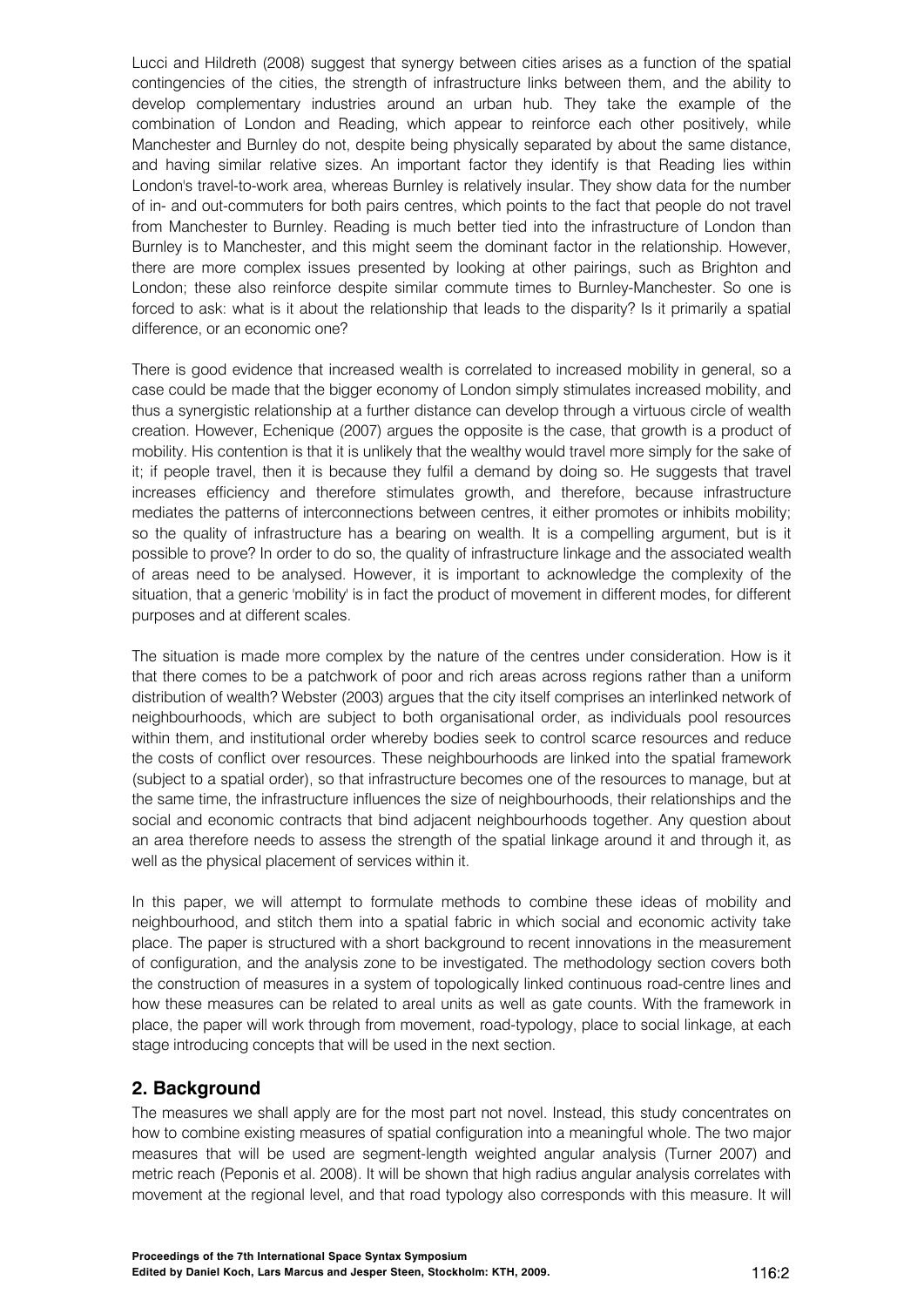also be shown that metric reach or low radius angular analysis are both reasonable correlates with population density, although the two measures are by no means independent. We can improve the correlation with population density if we use high radius angular analysis both to identify what is in effect the supergrid, and then remove those roads within it from the correlation. We can also create a combined measure for social analysis by linking the metric reach to the high radius angular analysis, so that the amount of angular analysis which is accessible can be measured. The unified measure means we can develop from a simple indicator of high population density, to an indicator of high population density that has good (or poor) linkage to the supergrid.

The space syntax literature has recently seen a number of other spatial measures introduced, where new angular methods mean that axial measures cannot be reproduced, but also in order to capture features of the configuration both more consistently and in more detail. In addition to metric reach, Dalton (2005) has defined a similar measure of accessibility, through the node count at various topological depths, which he calls 'vicinity'. We extend this measure to the case of a continuous roadcentre line model using angle, and also use it to connect to the movement local grid and supergrid. Recent work has also concentrated on the identification of place (Dalton 2007; Hillier et al. 2007) and the close interrelation of many measures within space syntax. The reason for choosing the linkage of metric to grid is to break into the ground of spatially distinct measures. There is historical precedent in Read's (1999) definition of the supergrid, and the integration gradients that he proposes. Roadcentre lines are not applicable to direct axial analysis, so Read's original definition of the supergrid cannot be reproduced. Further, with new angular measures it is possible to achieve a much finer resolution of derivation of the grid. We are also in a position to test ideas of supergrid, both from the perspective of road use and from the road typology proposed by planners.

# **3. Analysis zone**



#### *Figure 1*

*The analysis zone, encompassing the local authority areas of Greater Manchester (aqua), West Yorkshire (orange) and South Yorkshire (yellow), with the buffer used for analytic calculation, comprising Ordnance Survey tiles SD, SE, SJ and SK.*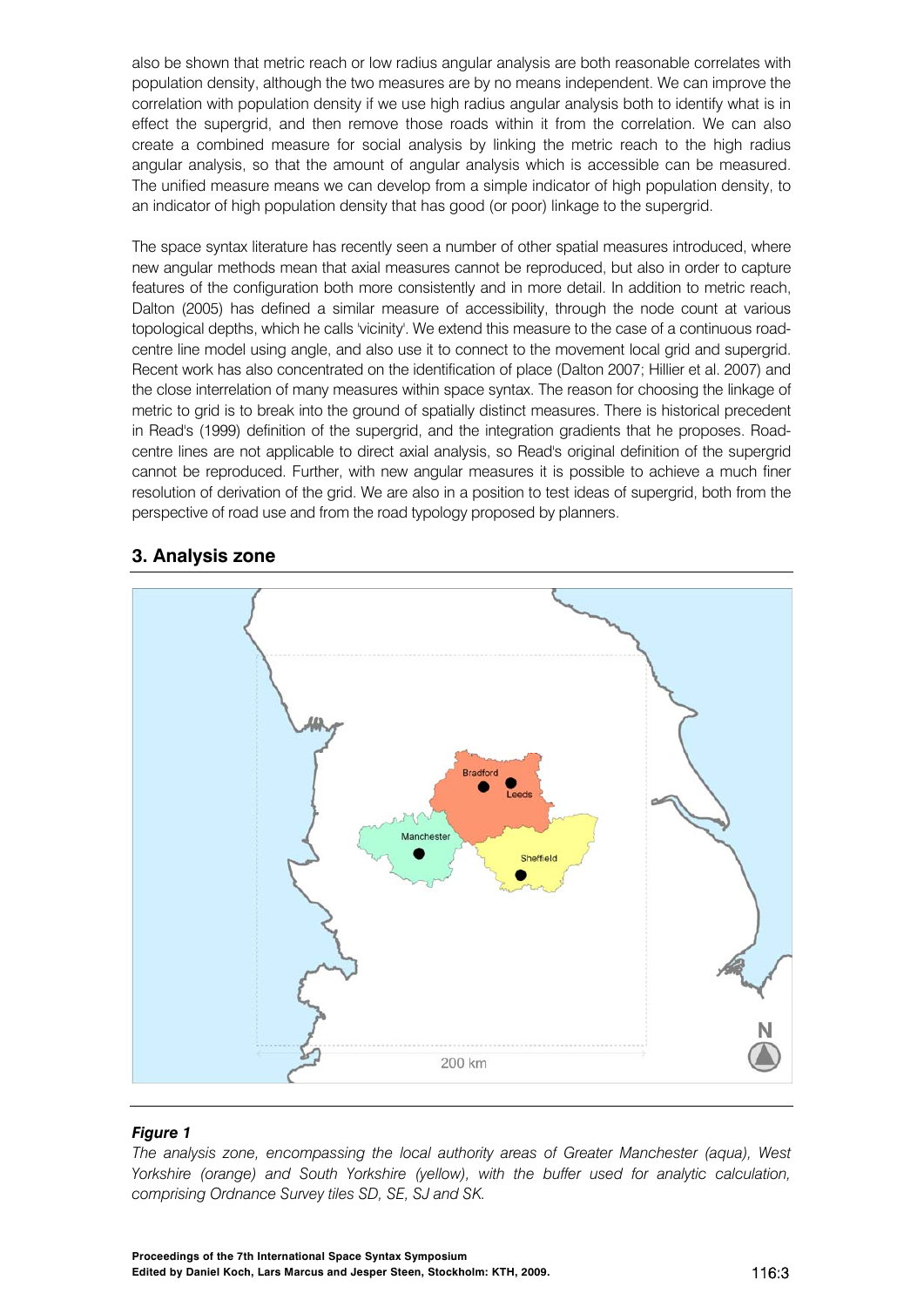There is a history of inequality between the north and south of England (Townsend et al. 1998), and thus an interest in what factors may cause this divide. Until now, most analysis has used traditional economic theory, which is largely aspatial (although indices of deprivation include factors such as distance to shops). More recently however, there has been interested in how spatial factors may play a role, and in particular, Lucci and Hildreth (2008) have used census statistics - which include travel-to-work information - to construct in- and out- commuter numbers between various centres, and hence to start to build a spatial understanding of poverty. Lucci and Hildreth also focus on the north of England, and in particular the area around Manchester, but also including cities in Yorkshire such as Manchester and Bradford. To achieve some overlap between studies, for the purposes of this paper, an analysis zone based on local authority boundaries within England is taken, comprising Greater Manchester, West Yorkshire and South Yorkshire, with a total area of roughly 9700km<sup>2</sup> (see figure 1). The analysis zone covers several interlinked cities forming an approximate triangle. The large urban conglomeration of Manchester is to the west, the smaller cities of Bradford and Leeds to the north, and Sheffield to the south. All the cities were prominent in the industrial revolution, but have suffered as industry has declined. They have become the target of regeneration projects, with a large differential in success. In particular, both Manchester and Sheffield have seen increase in wealth at the town centres, which has largely eluded Bradford and Leeds, which are physically close (about 15km apart). Manchester is firmly tied into the infrastructure of the UK, with motorway links west to Liverpool, north to Preston and east to Bradford and Leeds (about 65km away by road). Both Leeds and Sheffield are on the major north south axis of the M1 motorway (separated by about 55km by road). However, Sheffield and Manchester are poorly linked due to the Peak District national park falling between them.

## **4. Road-centre lines for regional studies**

Analysis within space syntax is increasingly turning to road-centre line analysis rather than the traditional axial analysis due to the wide availability of GIS data, and so that the lengthy process of construction of axial lines can be avoided, freeing up space syntax to macroscopic analysis of whole regions or countries (Dalton 2003; Jiang et al. 2007; Peponis et al. 2008; Turner 2007). In addition to the advantages of increased access to consistent data, there is also the advantage that methods have allowed authors to approach mechanistic reason for why space syntax correlations with movement and occupation may exist. In particular, it is thought that there may be a 'cognitive distance' in addition to a physical distance between places, and that new measures introduced based on angularity may approximate this distance (Hillier and Iida 2005).

The methodology has divided roughly into two. On one side, researchers have kept the notion of changes of direction as a primary factor of the analysis. This originates from the introduction of strokes (Thompson 2003) or continuity lines (Figueiredo and Amorim 2005), where the authors felt that small deviations in lines were accounting for unnaturally high accumulation of weight in the analysis. In response, they joined lines into single long continuity lines, allowing axial analysis to be carried out for large systems relatively efficiently. This process can easily be incorporated into geographic information systems (GIS), and so later authors have continued to adopt this strategy, including Jiang et al. (2007) and Peponis et al. (2008). From the perspective of cognitive distance, there is evidence that people do indeed make categorical distinctions between making a turn and making no turn, and that these have a bearing on the perception of distance travelled (Sadalla and Magel 1980; Jansen-Osmann and Wiedenbauer 2004). However, the implementation of this method requires that authors identify a 'continuation angle' whereby two lines are joined. Both Jiang et al. and Peponis et al. independently make the empirical choice of 10 degrees being the cut-off between a turn and no turn. This choice ultimately needs to be tied back to cognition, however, there is a second caveat to implementation. Necessarily continuity based approaches tend to only work at decision points, because while a junction is easy to identify, it is difficult to tell the difference between a slowly arcing line and a ninety degree bend. Once again, this may have a cognitive bearing, but it requires further analysis. As an alternative approach, the other group of researchers have tried to work with a summation of cognitive distance, by adding all the angles turned on a journey (Hillier and Iida 2005; Turner 2007). Both Hillier and Iida and Turner present some evidence that these measures approximate those of traditional integration analysis, and also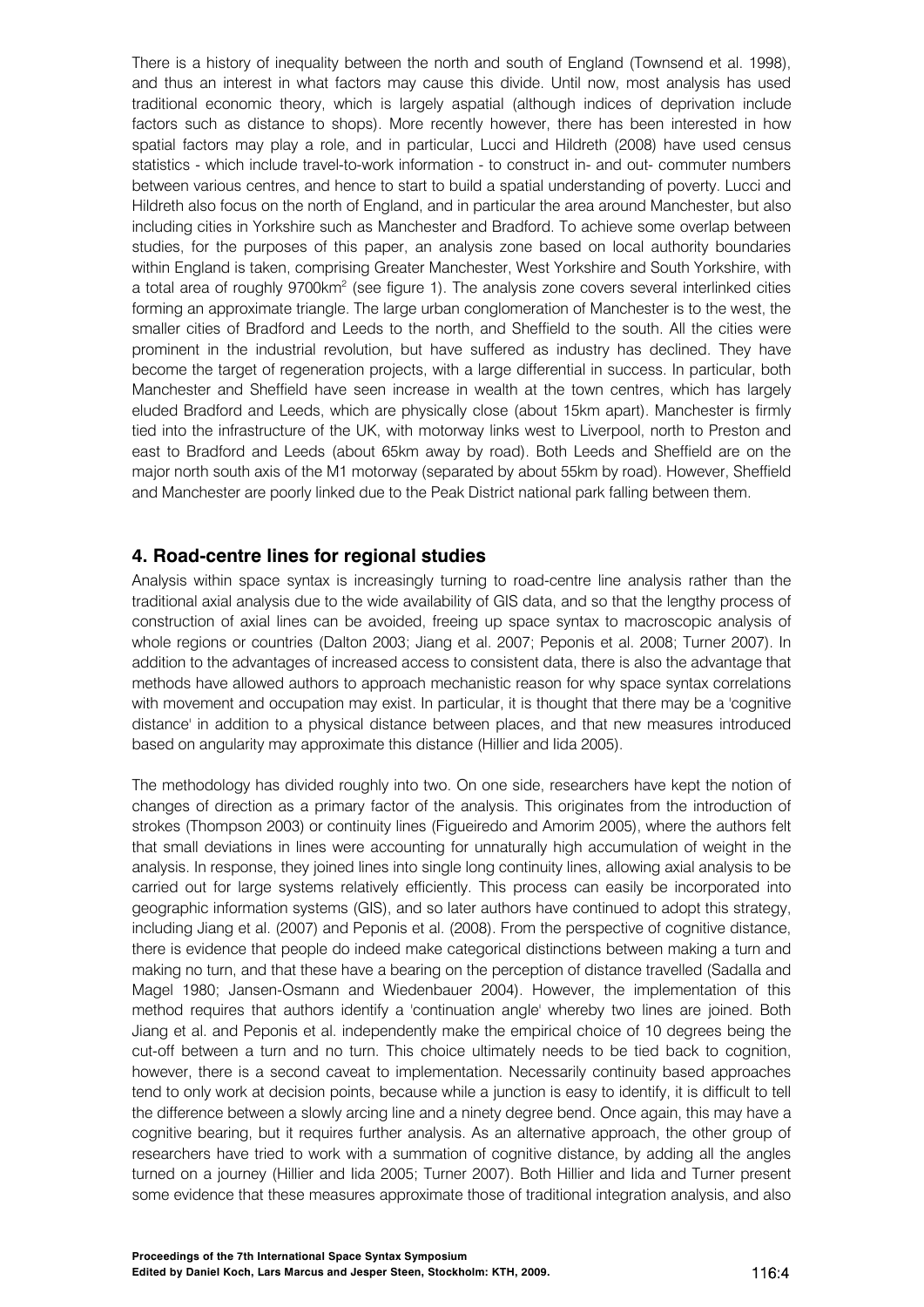make a case that their methods work in a cognitive sense. For the purposes of this paper we stick to angular measures, although both methods clearly have merits.

More importantly, from our perspective, Hillier and Iida and Turner both identify angular choice as the primary movement correlate in space syntax. This is perhaps a fairly straight-forward finding. Choice is the sum of all journeys that pass through a line segment, if those journeys take the shortest (angular or physical distance) path between all pairs of segments. Turner (2007) introduces the idea of segment-length weighting, so that shorter segments do not unnaturally weight the analysis, which we will follow here. In segment-length weighting, each journey is weighted by the length of the origin segment multiplied by the length of the destination segment, effectively creating all-to-all pairs of journeys from each point location along the two segments. For convenience, we shall call this measure simply *C*. *C* is typically calculated for journeys up to a certain physical distance, representing typically journey lengths. For the experiments here, *C* was calculated for radii between 500m and 40km.

Just as there is more than one approach for thinking about movement, there are also many methods that attempt to understand something about place, or the space of possible interactions. For the purposes of this paper, we shall turn to using mainly metric reach, which is simply the sum of accessible segment lengths within a certain physical distance. Naturally, this measure tends to correlate with density of road pattern, and thus, particularly locally, it can be used to identify urban centres. As a method, it is very similar to that introduced by Hillier et al. (2007), but with an appeal as a straight-forward measure. We implement this measure for local radii between 500m and 2000m, and call it simply *R*.



#### *Figure 2*

*A dual carriageway intersection, with network topology superimposed. Segments are treated as midpoint to midpoint of inter-junctional stretches of road. Connections are directional and only exist when vehicles may turn move between the segments.* 

The measures were implemented as a plug-in for the Depthmap program (Turner 2007), so that they could work with macroscopic regional maps. The maps use the Ordnance Survey's Integrated Tran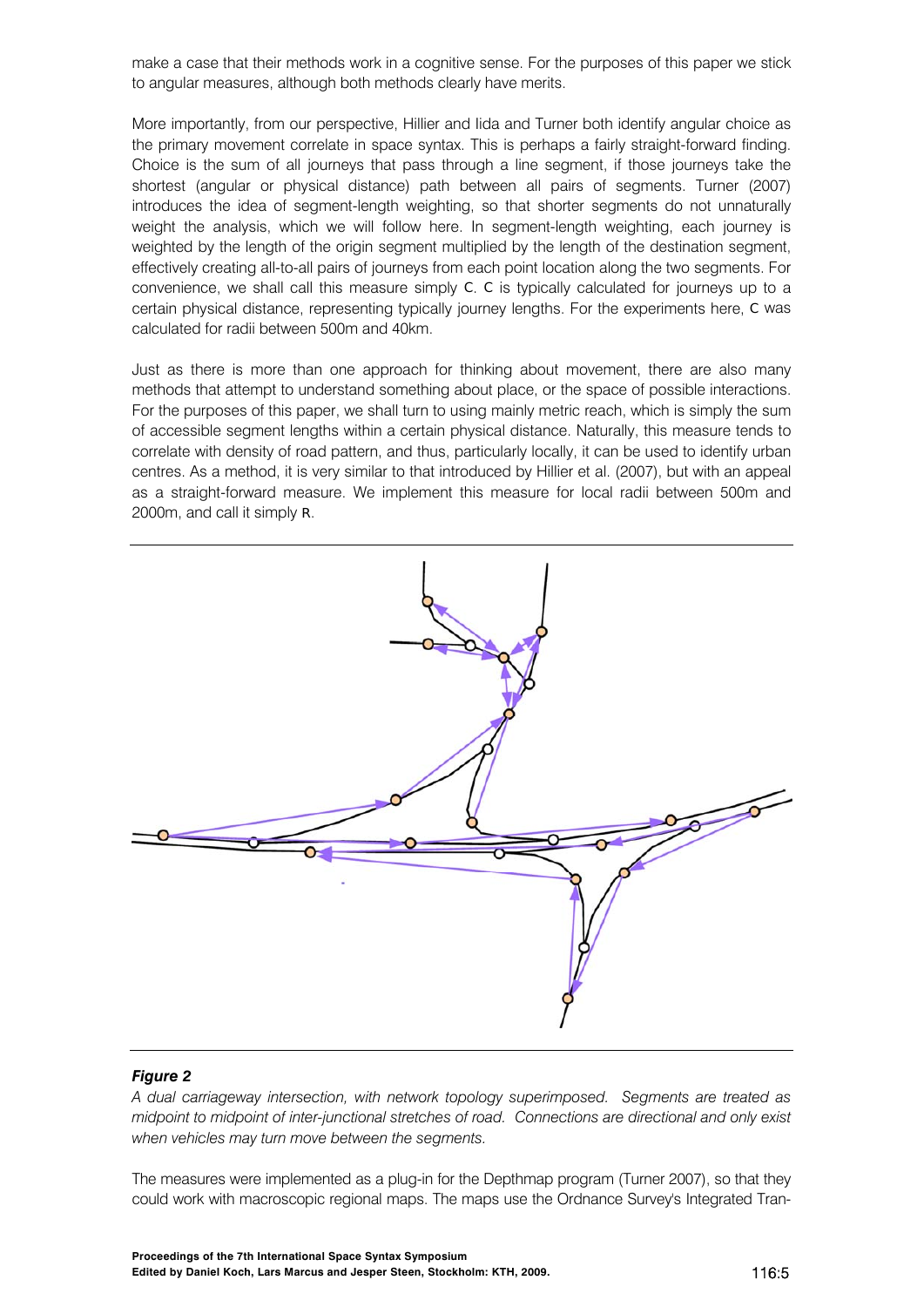sport Network (ITN) layer, which is useful as it contains the topological connections between roads, including one-way streets, no right turn, and directionality on motorways. The plug-in reads the topological connections and thereby uses actually road access constraints for the calculation of the measures. This works well for urban and inter-urban systems, but of course it may have implications at the local level where we might prefer to look at pedestrian rather than vehicular movement.

Two approximations were made in order to deal with the very large system under consideration. The first is to join straight-line segments into inter-junction segments (following Jiang et al. 2007). This allows significant decrease in the complexity of the analysis, and it mitigates the effect of scaling in the representation. It is clear that we could then use an inter-junctional method to apply a strokes-like approach (Thompson 2003), but instead we apply a consistent rule in order to cope with segments with different levels of internal angle. All analyses are applied from midpoint to midpoint of lines, both for physical distance *and* angular measures. Note that the physical midpoint of a line may differ from its angular midpoint; in the angular version, the angular midpoint is used, so from one segment to the next, half of the angular turn within the first segment is added to the angular turn between the segments and half the angular turn within the second segment (figure 2).

The second approximation is the number of origin and destination pairs used for the analysis. Wilson (2000) observes that the road network forms an entropy effect, where major roads, by dint of their location, attract entropy. He suggests that the effect rapidly takes over any choice of origin and destination. We use this to the advantage of reducing processing time. In order to determine the possibility, *C* was calculated at radius 10km for 100% of origins (for routes to all available destinations), 10% of origins, 5% and just 1%, for the area including the analysis zone. The  $R^2$ correlation coefficient is against percentage of origin and destination nodes is shown in table 1. The table shows that even if only 1% of segments are included as origins, the correlation between calculated values for every segment in the system is still 0.936. As the number of journeys generated increases by the square of origins and destinations, we would expect the effect to be greater still as the radius is expanded, and so for radii above 10km, 5% of nodes were used as origins as a safe approximation of the total system.

| Percentage of origins used | $R^2$ with C radius 40km, 100% of origins used |
|----------------------------|------------------------------------------------|
| 100%                       | 1.000                                          |
| 10%                        | 0.994                                          |
| 5%                         | 0.987                                          |
| 1%                         | 0.936                                          |

## *Table 1*

*R2 correlation between C radius 40km for different numbers of origins* 

# **5. Movement**

For movement analysis, data was taken from the GB National Road Traffic Survey 2007, which has traffic counts for A-roads and motorways. There are 1643 record traffic counts within the analysis zone. A slight difficulty arises as the data points are not particularly accurate, and contain counts for bi-directional movement. This is fine for two-way streets away from other objects, however, the values of *C* must be altered where dual carriageways and motorways occur, because the measure of *C* is *directional*. Hence, as a simple approximation, for all one-way segments we double the value of *C* and take the maximum value within 25m of the recorded data point [1]. It was quickly established that only *C* at relatively high radius (10km and above) correlates better with the movement data. Although unadjusted values of *C* correlate well with movement data, the distribution is skew and higher value points in both datasets pull the regression line straight. Therefore, a more accurate measure of  $R^2$  is established by taking the square root of each variable. Table 2 presents the  $R^2$ values for each radius analysis up to 40km (the maximum calculated). As can be seen, the correlation rises for each radius data, with a maximum fair correlation of 0.51. This figure is within the range of space syntax presented results to date. However, if examine the regression line, we can see that this figure may be improved by extending the radius (figure 3). A good model of regression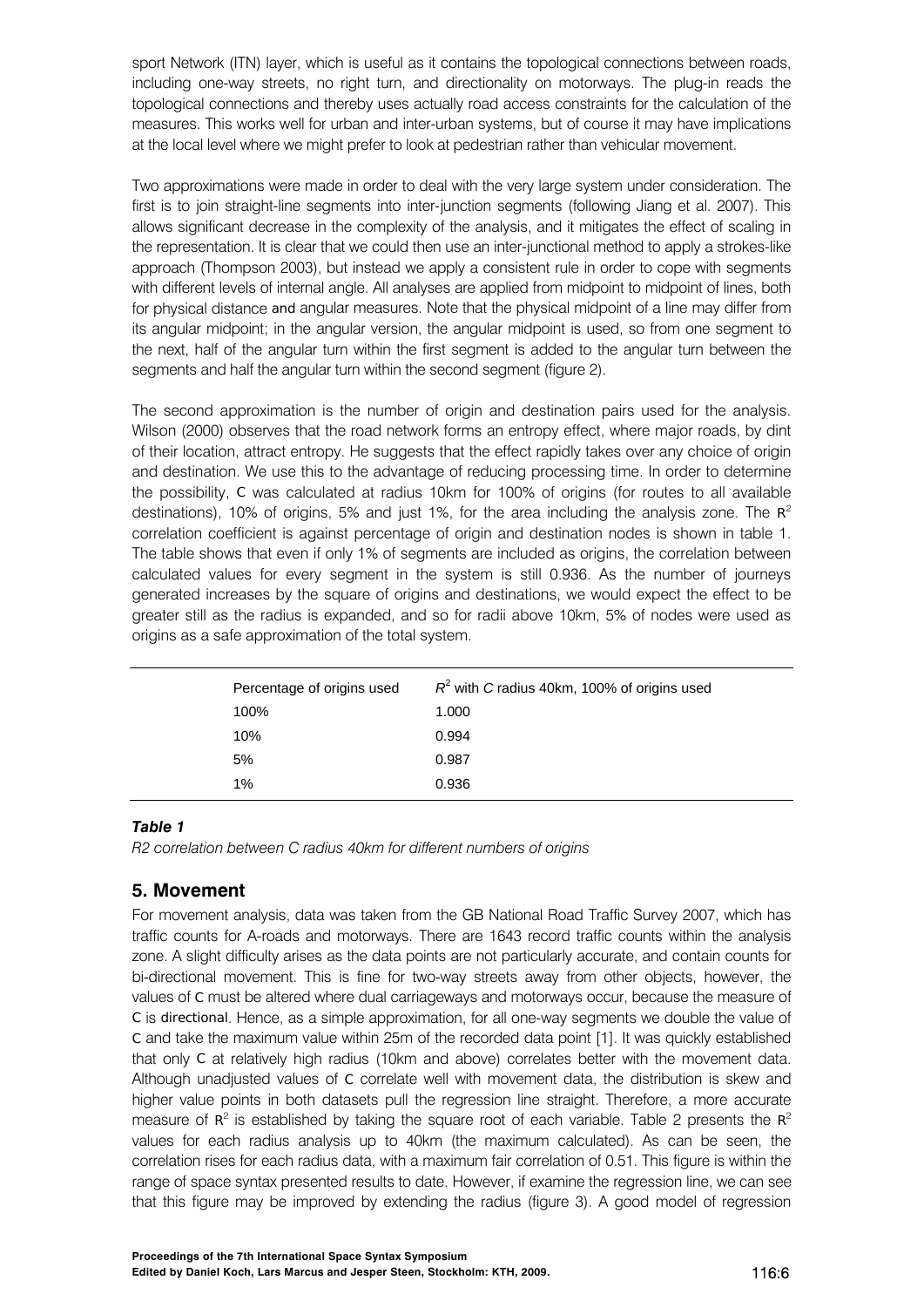should show the best-fit line going through the origin (Turner 2007), and the line is currently offset, with values underproducing.

| C Radius | $R^2$ (raw data) | $R^2$ (fair) |  |
|----------|------------------|--------------|--|
| 10km     | 0.01             | 0.03         |  |
| 20km     | 0.17             | 0.21         |  |
| 30km     | 0.42             | 0.41         |  |
| 40km     | 0.59             | 0.51         |  |

## *Table 2*

*R2 correlation between C and 1643 road traffic movement observations within the analysis area for different radius analysis* 



## *Figure 3*

*Top – C radius 40km analysis. Bottom – a scatter plot showing the correlation between movement and C radius 40km.*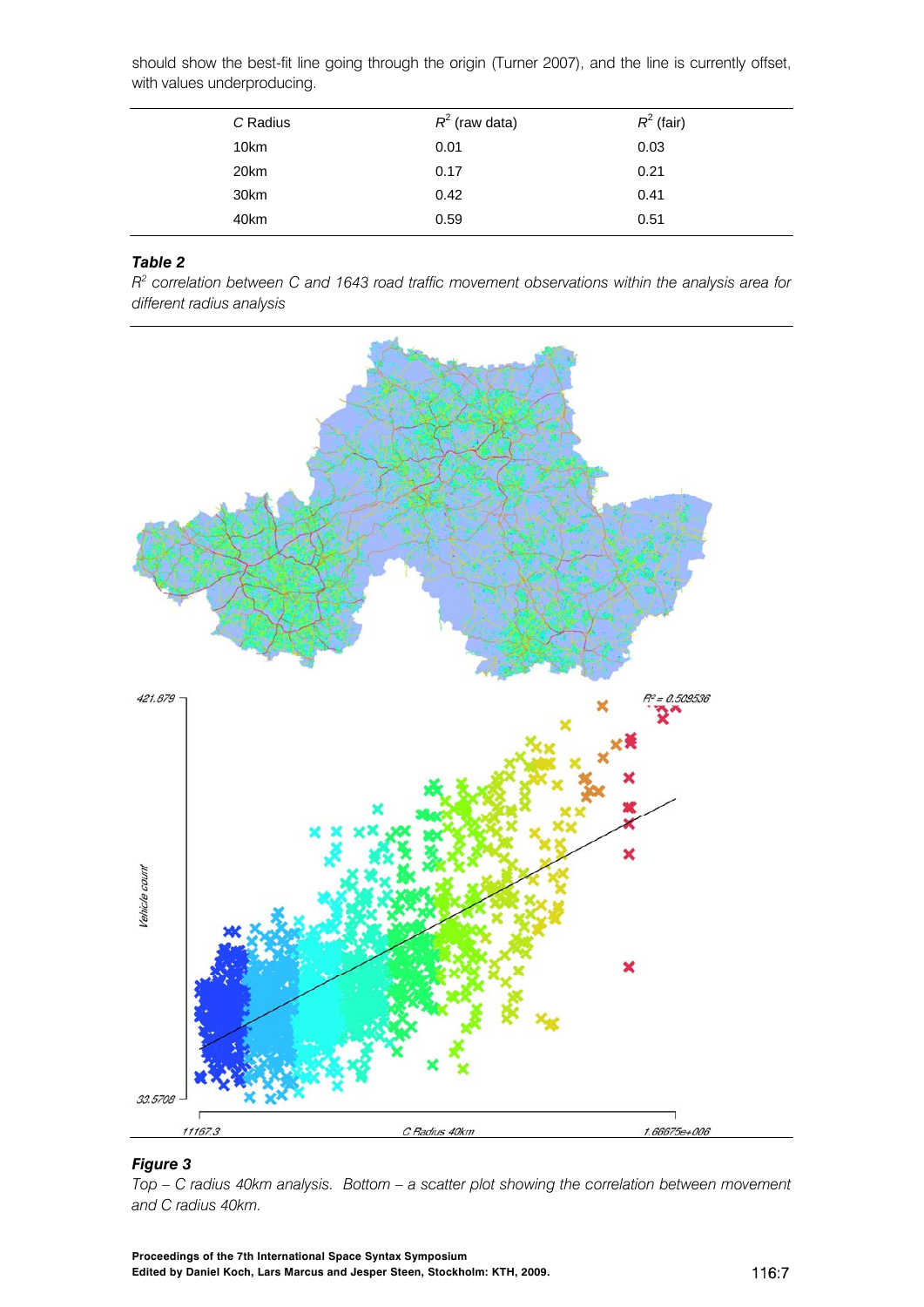# **6. Road typology**

| Road Type    | Count  | Radius 10km | Radius 20km | Radius 30km | Radius 40km |
|--------------|--------|-------------|-------------|-------------|-------------|
| Motorway     | 2606   | 0.18(0.13)  | 0.26(0.14)  | 0.39(0.19)  | 0.46(0.21)  |
| A-Road       | 32684  | 0.31(0.17)  | 0.25(0.15)  | 0.26(0.17)  | 0.24(0.16)  |
| B-Road       | 12250  | 0.25(0.14)  | 0.19(0.12)  | 0.18(0.13)  | 0.16(0.12)  |
| Minor Road   | 43409  | 0.16(0.11)  | 0.11(0.08)  | 0.11(0.09)  | 0.10(0.08)  |
| Unclassified | 271254 | 0.04(0.03)  | 0.02(0.03)  | 0.02(0.03)  | 0.02(0.03)  |

### *Table 3*

*Average values of C for different radii (standard deviation in brackets) for different types of roads within the analysis zone* 



## *Figure 4 Top – Supergrid as identified by C radius 40km analysis. Bottom – Motorways (red) and A-Roads (orange) as they actually are.*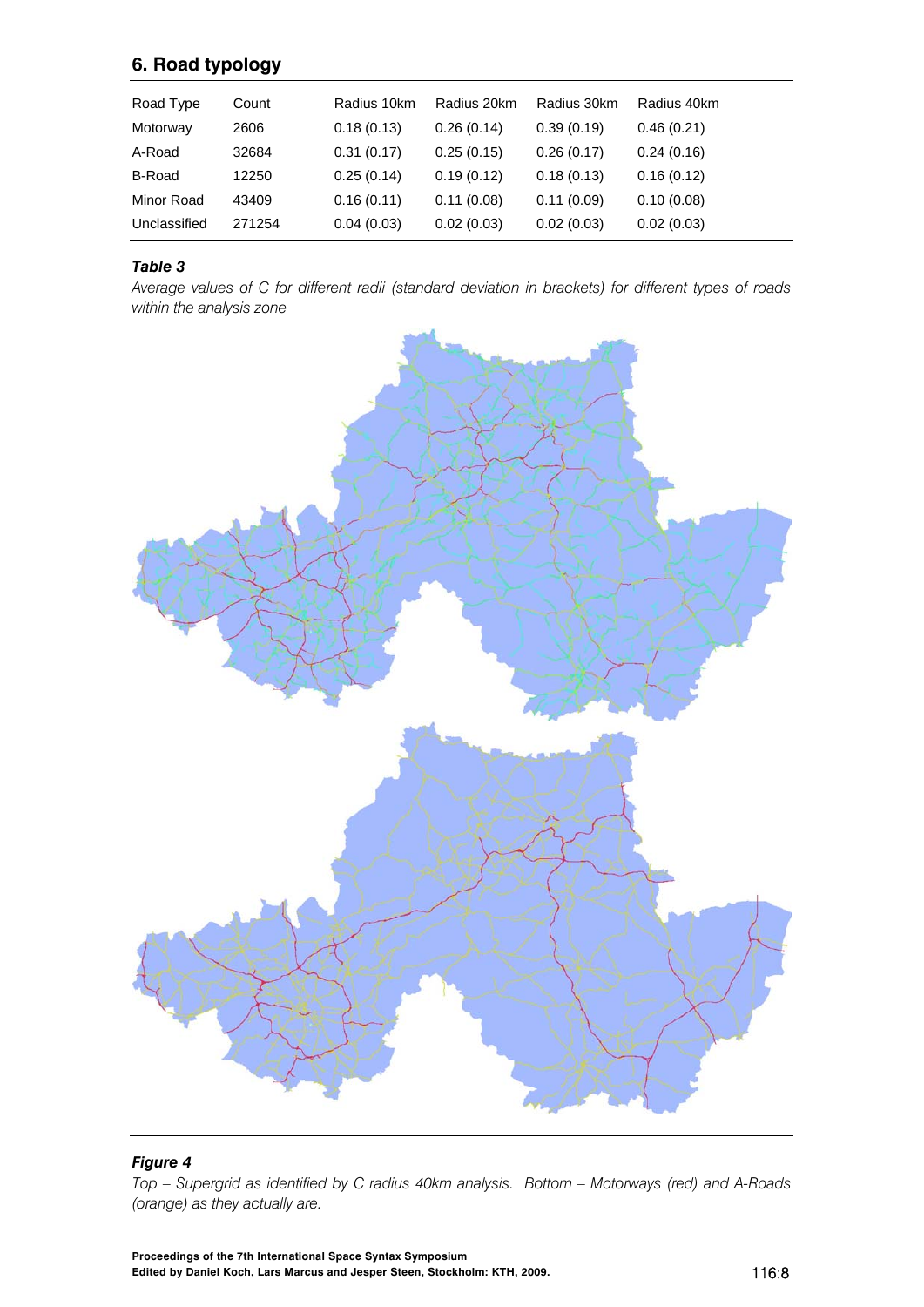Just as it is possible to construct a correlation between movement and choice, it is possible to examine if there is a relationship between road typology (as designated by the Highways Agency) and choice. As a measure to construct against social or economic variables, this has no value, as the typology is purely a construction of the planner. However, it does lead us to realise that it may be possible to identify a supergrid. Table 3 shows average and standard deviation of choice for each band of roads designated for various radii. Note that as we might expect, the high radius is the most distinguishing. At lower radii, journeys may be between local origins and destinations and thus show higher values on roads that planners may not associate with the overall hierarchy of the infrastructure network. However, they may well play an important part. For example, at walkable choice measures, they may correlate to town centres.

As choice radius 40km is the most distinguishing, we can pull out an *anticipated* network of Aroads and motorway by choosing roads above the A- to B- road means from table 3. This is not exact, as it is clear that the roads overlap to some extent. Indeed, roads that have higher flows may not be designated as motorways or A-roads, so this only to be expected. Figure 4 shows the result of performing this calculation, with the supergrid as identified by choice, and as by designated by the Highways Agency. As suggested, this is not necessarily useful as described. However, the supergrid has another property: it defines roads that are unlikely to have dwellings along them. Thus, if we are to move to a comparison of analytic measures with census statistics as we will in the following sections, then we may want to exclude the supergrid from any aggregate statistics collected about analytic values within an areal ward or output area for which we have socio-economic data.

# **7. Place and population density**

So far we have applied analysis in a fairly standard manner for space syntax studies. However, if we are to move to understand socio-economic variables then we will have to examine the available data. Data from the UK's 2001 census is easily accessible and includes measures of socioeconomic well-being and general population statistics. At its most detailed, it is made available for aggregated units called 'output areas'. These typically comprise around 100 dwellings, although some have many more. The borders are adjusted to numbers of dwellings, so in rural areas they are relatively large and in urban areas they are relatively small. This in itself poses problems for analysis based on using them.

For the purposes of this study, we will start by trying to examine the notion of a place. Many different variations have been suggested on this format. Two recent studies include Dalton (2007) and Hillier et al. (2007). One thing that is picked up by these studies is the scale of the grid increases. This is of course fairly self-explanatory. At a town centre the grid intensifies and generally population might be expected to increase (other than in shopping areas - more of which in a moment).

As a basic start, we can look at measures that may prove useful. These should be local measures, which can capture grid intensity, and metric reach is an obvious candidate. Figure 5 shows the metric reach at radius 1000m, which seems to draw out the areas of urban density. We investigate the census variable of population density, based on the population in each output area divided by its area for 19047 output areas within the analysis zone [2]. For each output area we take the average value of the segments passing through it to compare with the dependent variable. Table 4 shows the correlation with population density at different radii. However, as we noted in the last section, there may be elements of the supergrid passing through output areas and skewing this result. Therefore, in addition, we take out the supergrid from average values passed to the output area layer. This improves the correlation somewhat. It is also worth noting that other local measures, such as *C* radius 500m show a tendency to correlate with population density. This could well be because they are also affected by grid intensification (the number of journeys scaling with the square of the numbers of origins and destinations means that simply more journeys take place in grid intensified zones).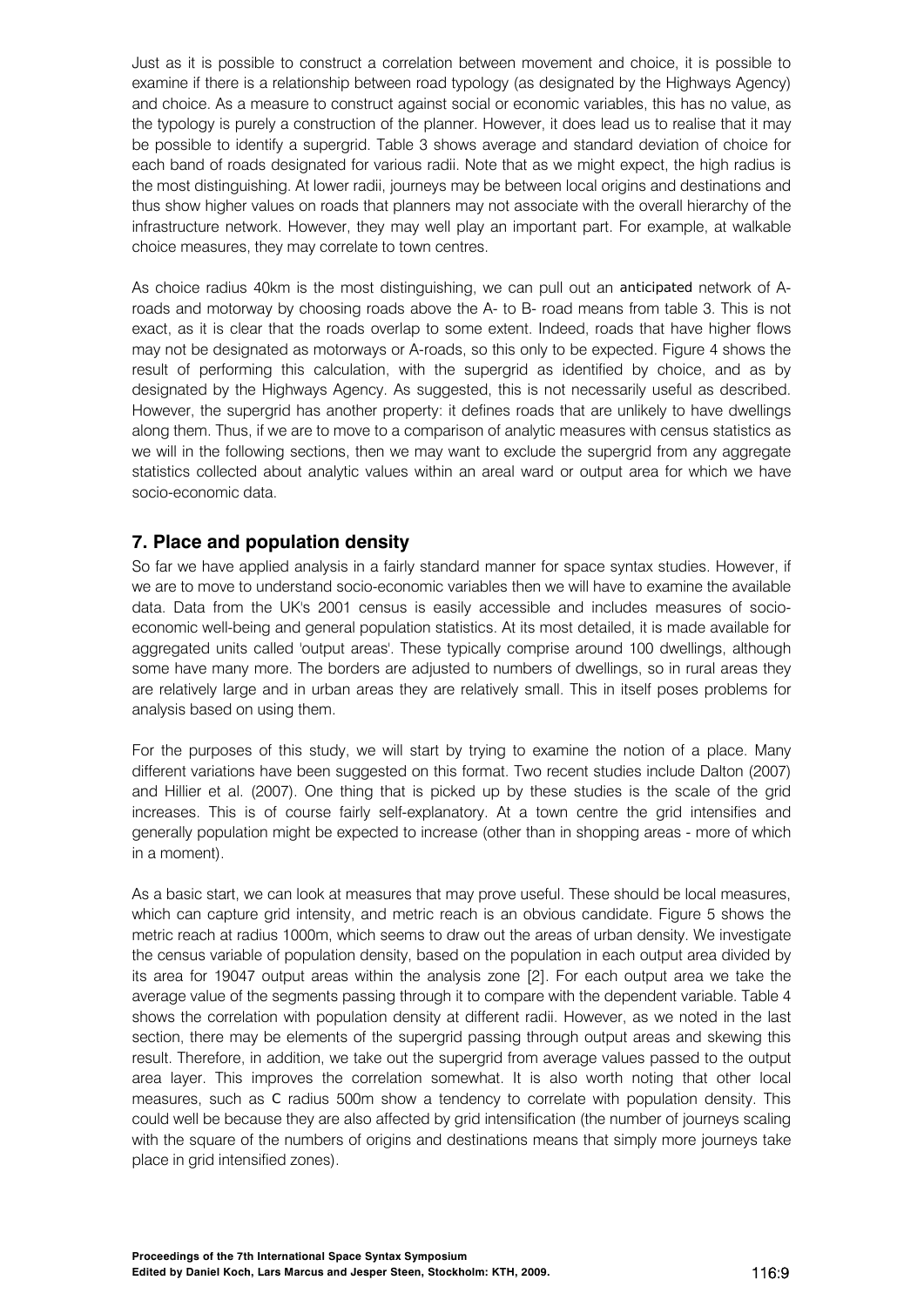

#### *Figure 5*

*Top – Local grid intensification picked out by R radius 1000m. Bottom – Population density by output area for the analysis zone (source: 2001 census, Crown copyright).* 

| Measure        | Correlation (with supergrid) | Correlation (without supergrid) |
|----------------|------------------------------|---------------------------------|
| R radius 500m  | 0.18                         | 0.20                            |
| R radius 1000m | 0.21                         | 0.23                            |
| R radius 1500m | 0.20                         | 0.21                            |
| C radius 500m  | 0.20                         | 0.22                            |
| C radius 1000m | 0.18                         | 0.20                            |
| C radius 1500m | 0.12                         | 0.14                            |

#### *Table 4*

*Correlation of measures of local accessibility and movement with population density* 

# **8. The spatial fabric and application to social statistics**

The measures discussed so far have been confined to standard analysis. We also investigated measures against levels of poverty from the census statistics. Only very poor correlations were found. We repeated previous findings that the wealthy tend to avoid local choice - at R500m there is a negative correlation with the proportion of AB social class of  $R^2 = 0.11$ , while the poor, perhaps by reason of having no option, live in areas with somewhat higher local choice. There is a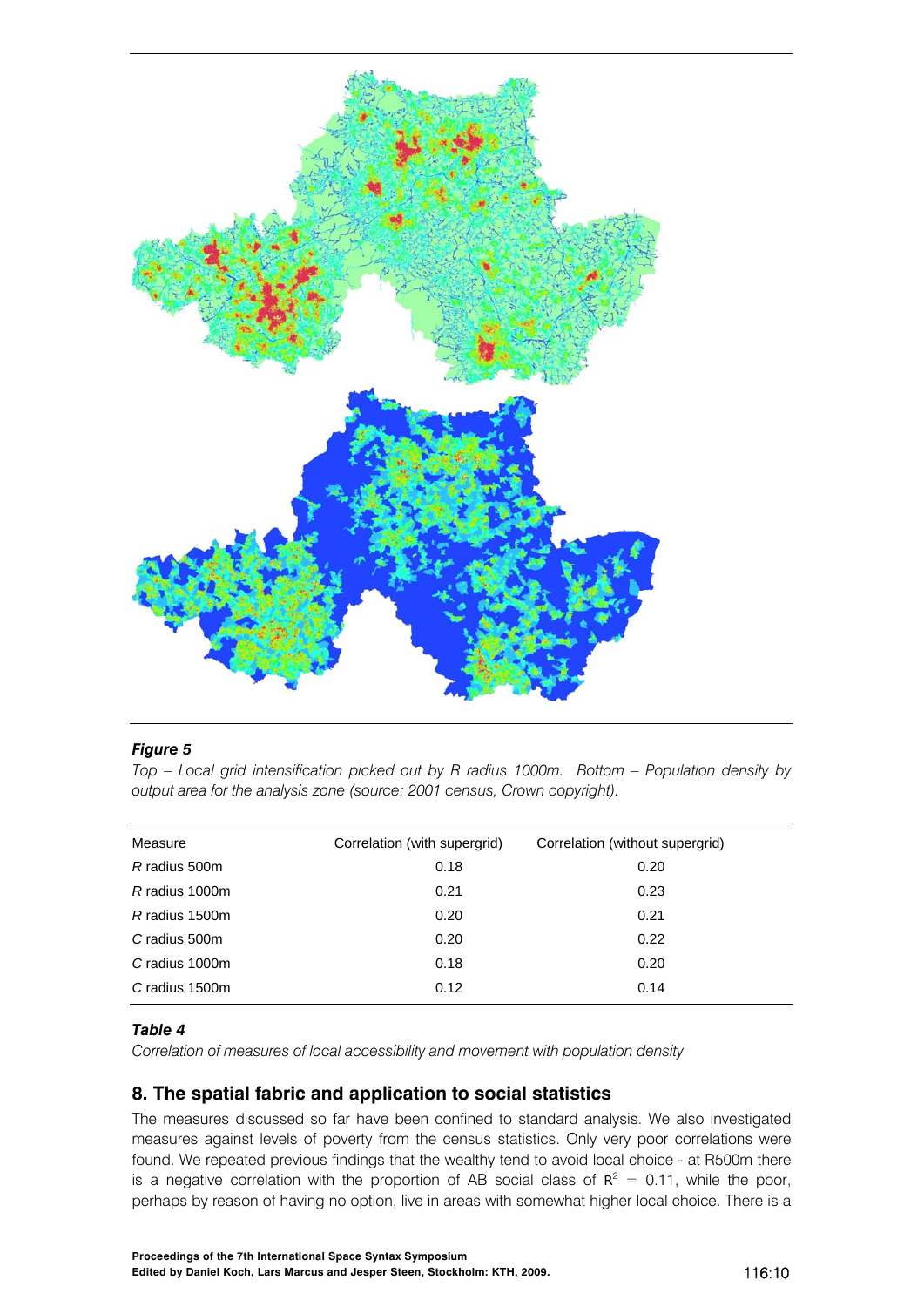positive correlation with poverty (proportion of DE social class) with  $R^2 = 0.11$ . At this point, one might note that this, surely, is a similar finding to that in the previous section: surely it is telling us that the wealthy live in low density housing, and the poor in high density housing? For this, we attempt the same correlation with metric reach 1000m. It does show a similar effect, but not quite to the same extent: this time a 0.09 correlation with rich and 0.07 correlation with poor. This would suggest that there is something about the configuration, over and about the density which leads to the rich avoid the location - perhaps the avoidance of actual movement, while remaining in dense locations. However, there is a final twist: the population density does not show the effect to nearly the same extent, with  $R^2 = 0.5$  (rich) and  $R^2 = 0.03$  (poor). Perhaps, after all, there is spatial configuration at play.

In this vein, it was decided to attempt a couple of further hypotheses. Firstly, that the poor live close to the supergrid, and the rich may live away from it. This was tested by weighting the metric reach variable. Rather than summing the reach, it was summed according to the radius 40km choice value. Unfortunately, no significant correlation was found  $(R^2 < 0.01)$ . Secondly, that the rich might have better access to shopping districts, indicated by high radius 2000m choice values was also found not to be the case.

# **9. Conclusion**

We have attempted to create an integrated framework for the analysis of regional areas, using combined measures of accessibility and movement. While we can at least find good correlation with movement, and create a measure for the typology of roads based on high radius choice measures of space (at radius 40km, that is, approximating journeys of 40km), it has proved difficult to find good correlation with aggregate census statistics, including population density and deprivation. The case of population density demonstrates the difficulty of work with aggregation units, with often varied spatial types within single census output areas. We proposed to mitigate at least some of the effect by looking at the measures outside the supergrid in streets where people actually live. This certainly improved correlation, but only to a minor extent. This, of course, is for a measure which has a facile relationship with urban density. This problem is exacerbated when we move to social predictions. These can give only very vague indications of propensity towards wealth or poverty. It appears that more detail is required, with more disaggregated data, where it is possible to use the same detailed analysis that is conducted for movement data.

# **Notes**

- 1 This method assumes that, where a street is near an intersection, we are interested in the road with the higher movement and higher value of *C*. Given that the data are recorded for A-roads and motorways only, this is a reasonably safe assumption. It also assumes that all one-way street segment is a carriageway of a dual carriageway or motorway. This may falter in built up areas where A-roads may actually be one-way streets.
- 2 Some output areas have unusually high population density, orders of magnitude higher than usual. On further examination, it was discovered that these occur in a very few cases where the area of the output area is so small that slight variations will skew the population density greatly. Thus we excluded 491 output areas from a total of 19538 areas (2.5%) within the analysis zone leaving the 19047 quoted in the text.

# **Acknowledgments**

Data sources: Census data 2001 Census data from Standard Area Statistics (England and Wales), Crown copyright 2001, used with kind permission. Output area and administrative areas from UK Borders EDINA service, Crown copyright 2001, used with kind permission. Road centre lines from Ordnance Survey ITN Layer data, Crown copyright 2005, used with kind permission. Road usage data from the 2007 GB National Road Traffic Survey, DfT, Crown copyright 2007, used with kind permission.